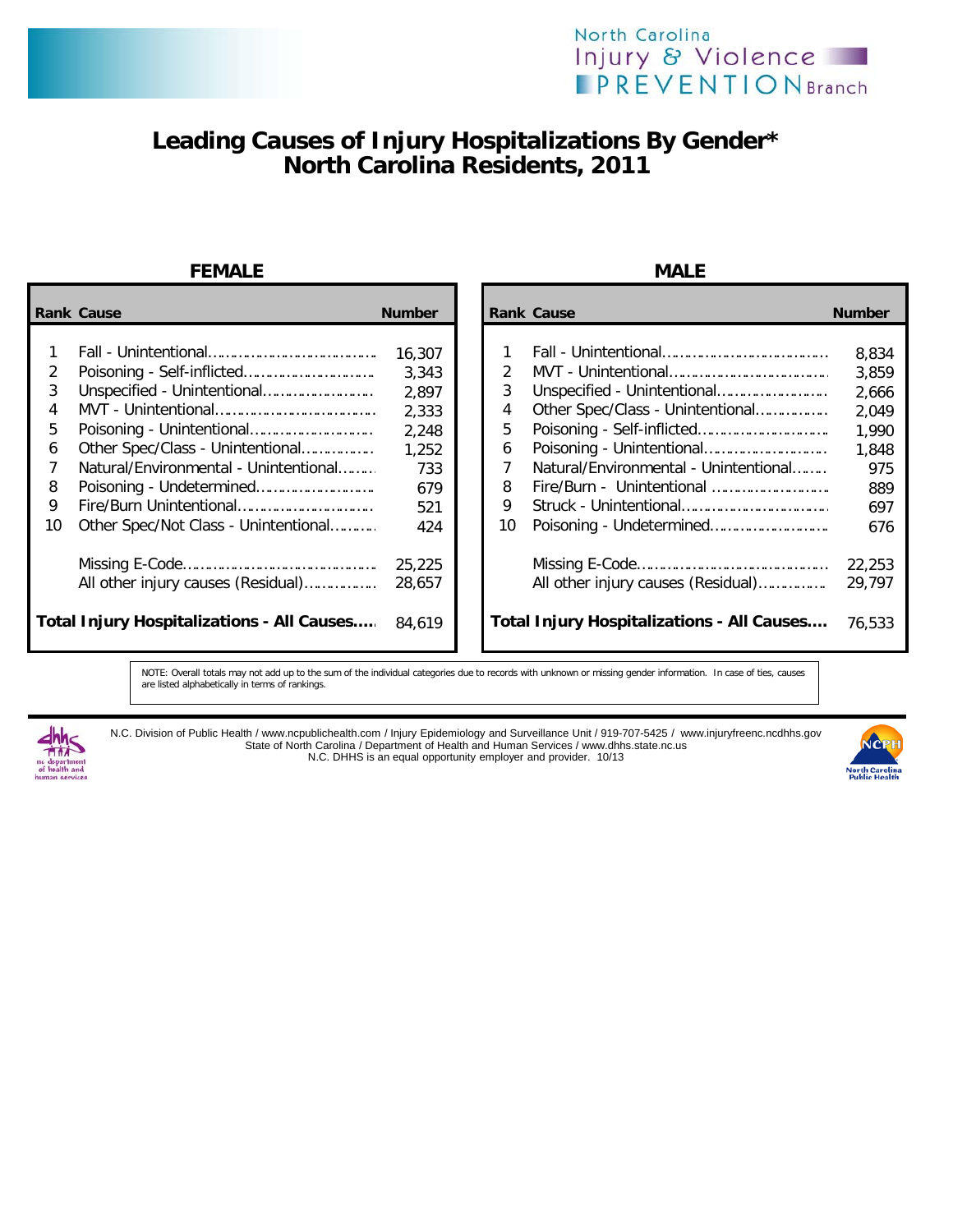## North Carolina Injury & Violence **IPREVENTION** Branch

# **Leading Causes of Injury Hospitalizations\* By Age Group North Carolina Residents, 2011**

|                            | <b>Rank Cause</b>                                                         | <b>Number</b>                                                |                                        | <b>Rank Cause</b>                                                                                       | <b>Number</b>                                |
|----------------------------|---------------------------------------------------------------------------|--------------------------------------------------------------|----------------------------------------|---------------------------------------------------------------------------------------------------------|----------------------------------------------|
| 2<br>3<br>5<br>4<br>6<br>8 | Other Spec/Class - Unintentional<br>Natural/Environmental - Unintentional | 25,141<br>6,192<br>5,563<br>5,333<br>4,096<br>3,301<br>1,708 | $\mathcal{P}$<br>3<br>4<br>5<br>6<br>8 | Other Spec/Class - Unintentional<br>Fire/Burn - Unintentional<br>Other Spec/Not Classed - Unintentional | 88<br>87<br>43<br>38<br>33<br>31<br>24<br>23 |
| 9<br>10                    | Other Spec/Not Class - Unintentional                                      | 1,410<br>1,355<br>1,024                                      | 9<br>10                                | Natural/Environmental - Unintentional                                                                   | 16<br>14                                     |
|                            | All other injury causes (Residual)                                        | 47,478<br>58,552                                             |                                        | All other injury causes (Residual)                                                                      | 367<br>428                                   |
|                            | <b>Total Injury Hospitalizations - All Causes</b>                         | 161,153                                                      |                                        | <b>Total Injury Hospitalizations - All Causes</b>                                                       | 1.192                                        |

### **ALL AGES INFANTS (<1)**

| Cause                                       | <b>Number</b> |               | <b>Rank Cause</b>                                 | <b>Number</b> |
|---------------------------------------------|---------------|---------------|---------------------------------------------------|---------------|
|                                             |               |               |                                                   |               |
|                                             | 25,141        |               |                                                   | 88            |
|                                             | 6,192         | $\mathcal{L}$ |                                                   | 87            |
| Unspecified - Unintentional                 | 5,563         | 3             |                                                   | 43            |
| Poisoning - Self-Inflicted                  | 5,333         | 4             | Other Spec/Class - Unintentional                  | 38            |
| Poisoning - Unintentional                   | 4,096         | 5.            | Fire/Burn - Unintentional                         | 33            |
| Other Spec/Class - Unintentional            | 3,301         | 6             | Other Spec/Not Classed - Unintentional            | 31            |
| Natural/Environmental - Unintentional       | 1,708         |               |                                                   | 24            |
| Fire/Burn Unintentional                     | 1.410         | 8             |                                                   | 23            |
| Poisoning - Undetermined                    | 1,355         | 9             | Natural/Environmental - Unintentional             | 16            |
| Other Spec/Not Class - Unintentional        | 1,024         | 10            |                                                   | 14            |
|                                             | 47,478        |               |                                                   | 367           |
| All other injury causes (Residual)          | 58,552        |               | All other injury causes (Residual)                | 428           |
| <b>Injury Hospitalizations - All Causes</b> | 161,153       |               | <b>Total Injury Hospitalizations - All Causes</b> | 1,192         |

|               | <b>Rank Cause</b>                                 | <b>Number</b> |               | <b>Rank Cause</b>                                 | <b>Number</b>   |
|---------------|---------------------------------------------------|---------------|---------------|---------------------------------------------------|-----------------|
|               |                                                   |               |               |                                                   |                 |
|               |                                                   | 213           |               |                                                   | 39 <sub>9</sub> |
| $\mathcal{P}$ | Fire/Burn - Unintentional                         | 189           | $\mathcal{P}$ |                                                   | 198             |
| 3             |                                                   | 144           | 3             |                                                   | 14C             |
| 4             | Natural/Environmental - Unintentional             | 84            | 4             | Other Spec/Class - Unintentional                  | 121             |
| 5.            | Other Spec/Class - Unintentional                  | 81            | 5.            |                                                   | 102             |
| 6             | MVT - Unintentional                               | 53            | 6             | Natural/Environmental - Unintentional             | 101             |
|               |                                                   | 44            |               | Transport/Other - Unintentional                   | 101             |
| 8             |                                                   | 27            | 8             |                                                   | 10 <sup>c</sup> |
| 9             |                                                   | 25            | 9             | Pedal Cyclist, Other - Unintentional              | 75              |
| 10            |                                                   | 22            | 10            |                                                   | 65              |
|               |                                                   | 262           |               |                                                   | 447             |
|               | All other injury causes (Residual)                | 573           |               | All other injury causes (Residual)                | 1,059           |
|               | <b>Total Injury Hospitalizations - All Causes</b> | 1.717         |               | <b>Total Injury Hospitalizations - All Causes</b> | 2.908           |

### **1 - 4 YEARS 5 - 14 YEARS**

| Cause                                       | <b>Number</b> |                | <b>Rank Cause</b>                          | <b>Number</b> |
|---------------------------------------------|---------------|----------------|--------------------------------------------|---------------|
|                                             | 213           |                |                                            | 399           |
| Fire/Burn - Unintentional                   | 189           | $\mathfrak{D}$ |                                            | 198           |
| Poisoning - Unintentional                   | 144           | 3              |                                            | 140           |
| Natural/Environmental - Unintentional       | 84            | 4              | Other Spec/Class - Unintentional           | 121           |
| Other Spec/Class - Unintentional            | 81            | 5              |                                            | 102           |
| MVT - Unintentional                         | 53            | 6              | Natural/Environmental - Unintentional      | 101           |
| Unspecified - Unintentional                 | 44            |                | Transport/Other - Unintentional            | 101           |
| Suffocation - Unintentional                 | 27            | 8              |                                            | 100           |
|                                             | 25            | 9              | Pedal Cyclist, Other - Unintentional       | 75            |
| Other Spec/Class - Assault                  | 22            | 10             |                                            | 65            |
|                                             | 262           |                |                                            | 447           |
| All other injury causes (Residual)          | 573           |                | All other injury causes (Residual)         | 1.059         |
| <b>Injury Hospitalizations - All Causes</b> | 1,717         |                | Total Injury Hospitalizations - All Causes | 2,908         |

NOTE: Overall totals may not add up to the sum of the individual categories due to records with unknown or missing age information. In case of ties, causes are listed alphabetically in terms of rankings.<br>\*Leading causes of